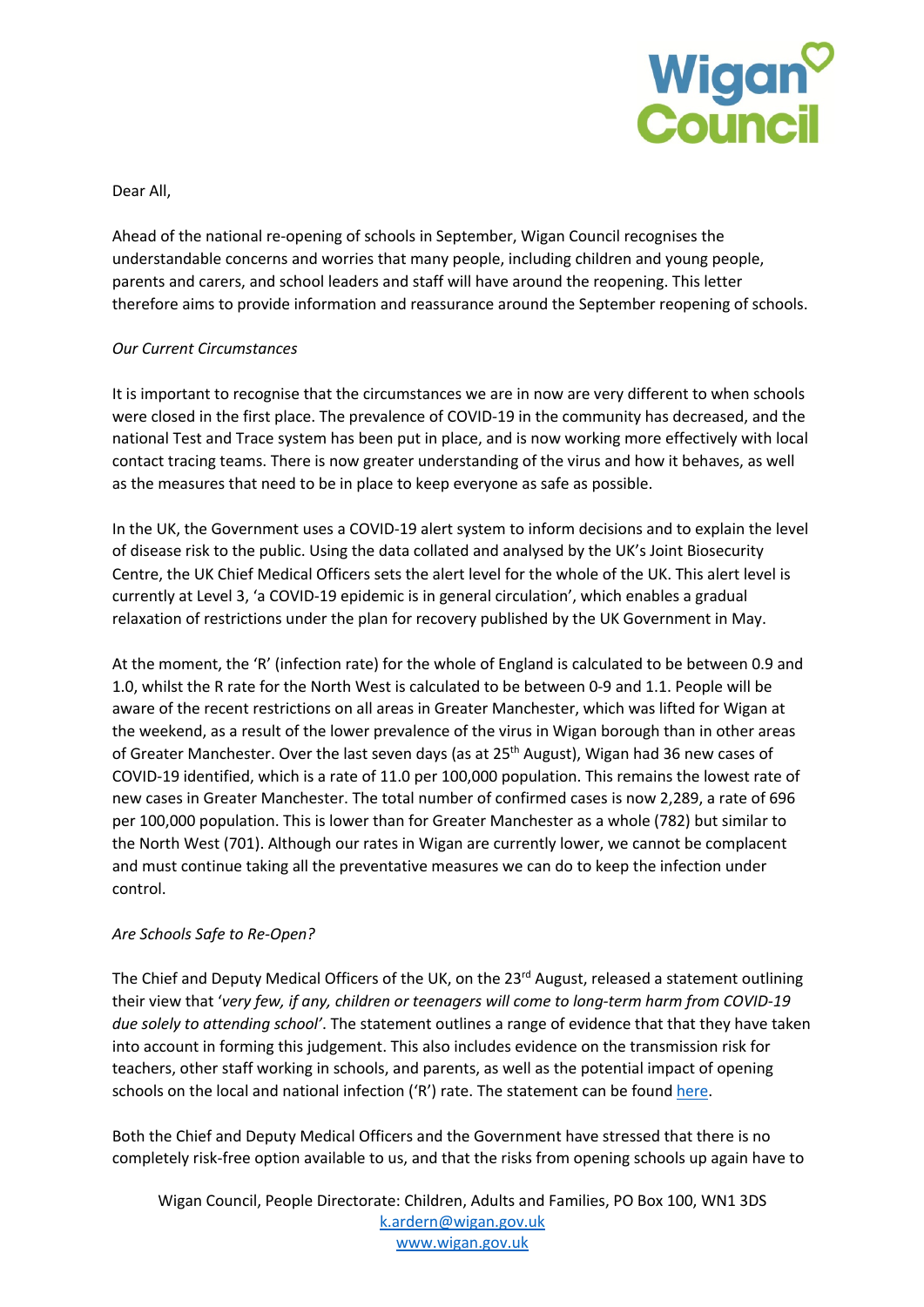

be balanced against the impacts on children from not attending school. We know that not attending school is detrimental to children's cognitive and physical development, academic learning, emotional and mental health and wellbeing, and greatly reduces their life-long outcomes.

To help schools ensure that the risk of all our pupils returning to school is reduced as much as is possible, the Government has set out in their guidance a framework and set of principles that will enable schools to implement a set of risk controls that is specific to their school. Each school's specific risk controls will be different, depending on things like the number of pupils they have and the layout of their building. Schools are best placed to talk through with parents the specific risk control measures they have planned to put in place. The Government has also produced guidance for parents and carers on the re-opening of schools, which can be found here.

For the re-opening of schools to be successful, it will also be **critical** that everyone connected to a school **does not attend school if they, or a member of their household, has suspected symptoms of COVID-19.** For more information on the symptoms of COVID-19, please visit the NHS website.

### *Face Coverings*

There have been many questions asked about whether face coverings should be worn by children and young people on their return to education.

Current national guidance does not recommend the use of face coverings in nurseries, childminding settings, schools or colleges, except in some specific circumstances.

Recently, the government said that secondary school pupils in local lockdown areas should wear face coverings. As Wigan Borough has been removed from local restrictions, this rule will not apply to our secondary schools at this time. However, we will continue to monitor this guidance and we advise parents to speak with their head teachers directly to find out if their school has a specific policy. Wigan Council is presently looking for ways of supporting schools and pupils to access masks and will be in touch with schools around this as soon as possible

### *Support for Schools and Parents*

It may also be helpful for parents to reflect that many schools have been open during the pandemic for children of key workers, and from June, for other groups of children, and therefore already have experience of planning and implementing COVID-19 safety measures. However, we recognise that parents will, understandably, have lots of questions around the re-opening of schools, and have produced a FAQ sheet for parents, which can be found below.

To support the wider re-opening of schools from September, we are working with our colleagues across Greater Manchester, and the appropriate regional and national bodies, including Public Health England, to ensure that schools and parents are provided with consistent and helpful advice and information, and we will always strive to provide this in as timely a manner as we can.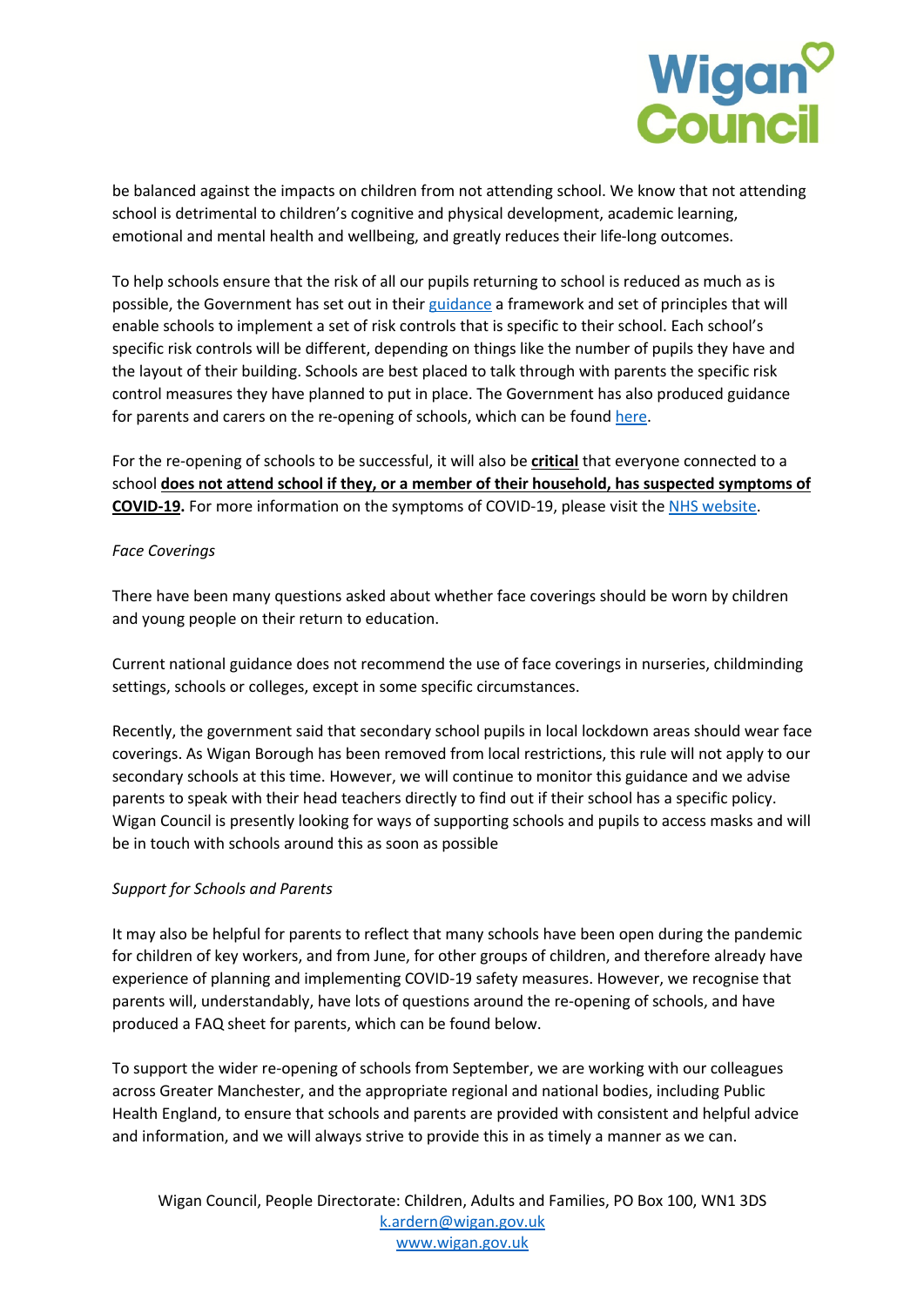

The next few weeks is likely to be fast-moving and challenging for everyone connected to our schools. It will be really important that we all understand the pressures everyone is facing, and work together to support each other during this time. There have been so many fantastic examples during the last few months of where this has happened and how our communities have come together to support each other. I would also like to thank school staff for their incredible hard work and commitment, not just during the last few months, but for the hard work that has already been put into place to get schools in Wigan ready for full re-opening in September.

Yours,

Professor Kate Ardern MBChB MSc FFPH Director of Public Health Wigan Council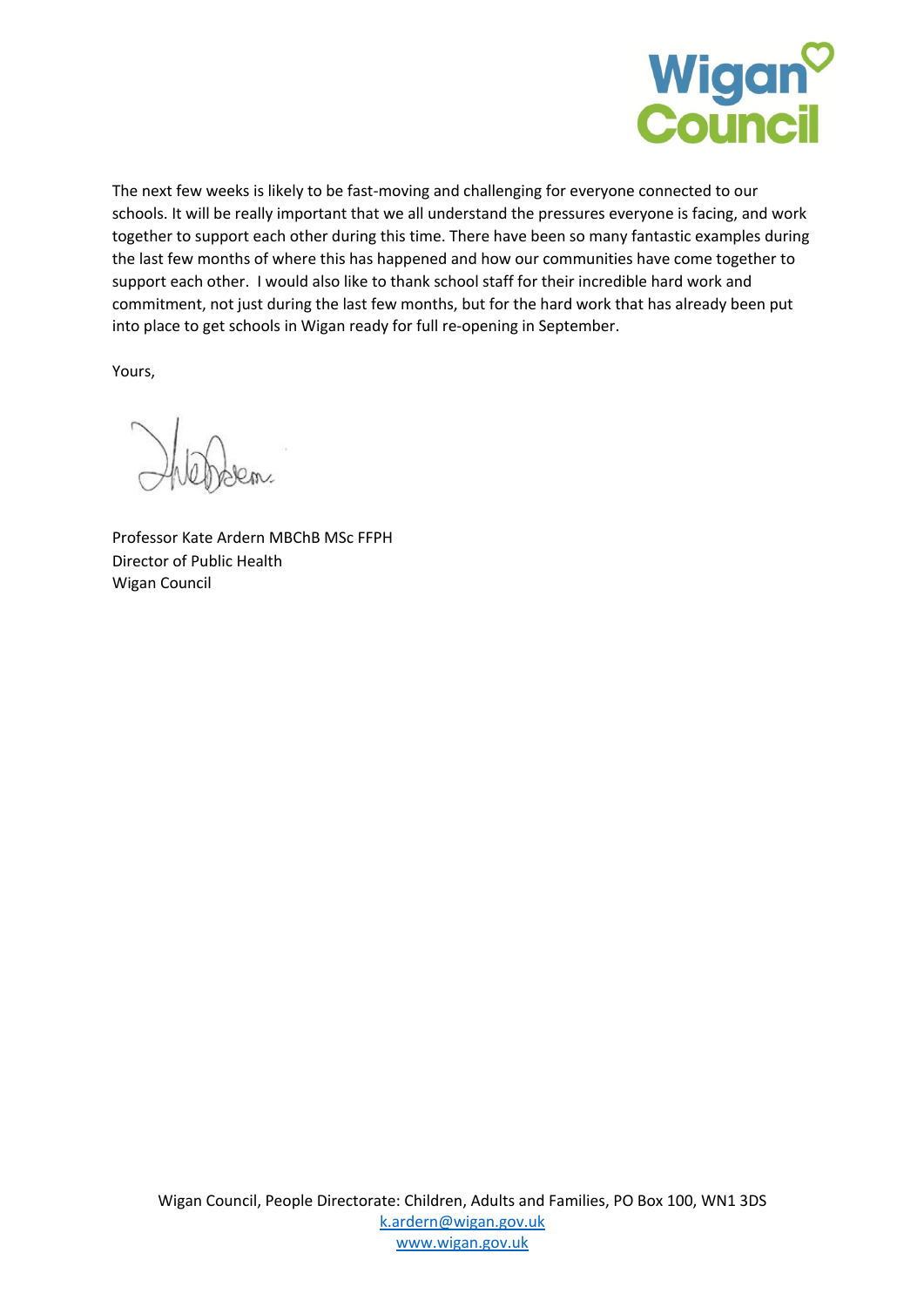

# **School Opening Q&A**

This document is intended to provide parents in Wigan with information in relation to some of the questions they will, understandably, have ahead of the reopening of schools in September.

The information in the below answers comes from a range of sources, which are linked to where available on the Internet:

- Statement from the UK Chief Medical Officers on schools and childcare re-opening,  $23^{rd}$ August 2020
- Guidance for full opening: schools,  $7<sup>th</sup>$  August 2020
- What parents and carers need to know about early years providers, schools and colleges during the coronavirus (COVID-19) outbreak, 21<sup>st</sup> August 2020
- COVID-19: guidance for households with possible coronavirus infection, 13th August 2020
- Coronavirus (COVID-19): safer travel guidance for passengers, 21<sup>st</sup> August 2020
- Advice to schools from Public Health England North West on identifying COVID-19 symptoms
- Update on face coverings in school, 25<sup>th</sup> August 2020

### This information is correct as of 26<sup>th</sup> August 2020

### *Q. Is it safe to open schools again?*

The circumstances now are very different to when schools were closed in the first place; the prevalence of COVID-19 in the community has decreased, the national Test and Trace system has been developed, and there is now greater understanding of the virus and how it behaves, as well as the measures that need to be in place to keep everyone as safe as possible.

This week, the Chief and Deputy Medical Officers of all UK countries put out a statement on the reopening of schools. As part of the statement, there was a summary of the evidence that:

- There is an exceptionally small risk of children of primary or secondary school age dying from COVID-19 (less than for most seasonal flu infections). Almost all deaths are in children with significant pre-existing health conditions.
- There is a very low rate of severe disease in children of primary and secondary school ages compared to adults, even if they catch COVID-19 (the hospitalisation rate for children is 0.1 or 0.3% depending on age, compared to 4% hospitalisation rate in the general population).
- The great majority of children and teenagers who catch COVID-19 have mild symptoms or no symptoms at all.
- Although it is not conclusive yet, primary school age children are less likely to catch COVID 19. The evidence around older children and teenagers is mixed (they are either less likely to catch COVID-19 than adults or to have the same risk as adults).
- There is some transmission of COVID-19 in schools, but on the current evidence it is probably not a common route of transmission. It may be lower in primary age children than secondary age children.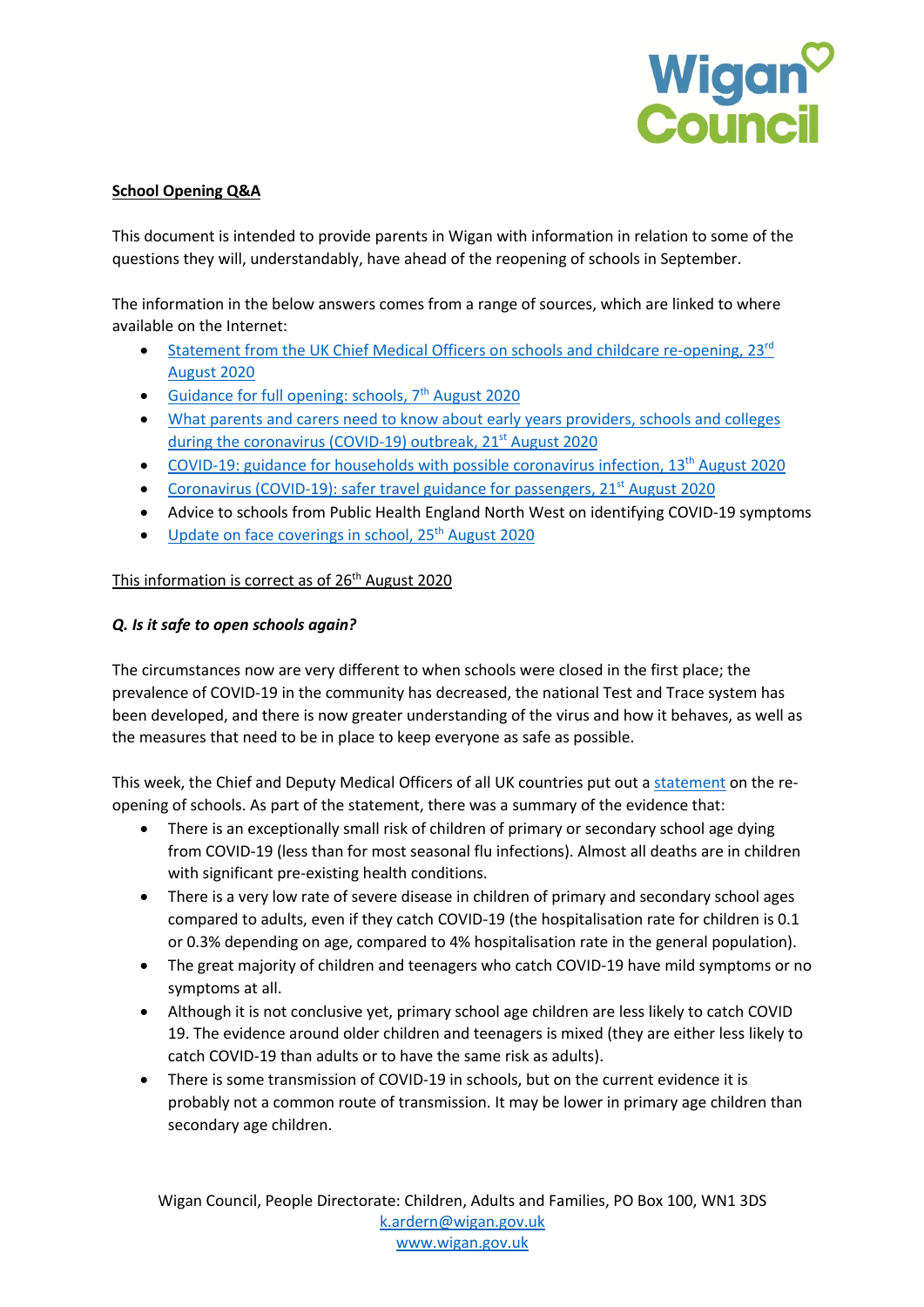

Very few, if any, children or teenagers will come to long-term harm from COVID-19 due solely to attending school. There is no risk-free option, and the risks from opening schools up again have to be balanced against the impacts on children from not attending school.

The guidance from the Government outlines to schools what measures can be taken to reduce the risk to children.

# *Q. Why is the Government opening schools again?*

We know that there are significant impacts on children from not being able to access school, with negative effects on cognitive and academic development, emotional and mental health and wellbeing, and in some cases, obesity and physical development. We know that the impact of these can be life-long and significantly affect some individual children's life chances.

There is no-risk free option, but the position of the Government is that the risk from children from missing education now outweighs the risk to children from opening up schools.

### *Q. Will re-opening schools lead to an increase in the R rate?*

It is likely that opening schools will lead to an increase in the R rate because schools are a connection between different households, however the current evidence suggests that schools are much less important in the transmission of COVID-19 than for influenza or some other respiratory infections. Other work and social environments also increase risk and are likely to be more important for transmission of COVID-19.

The evidence from other countries suggests that reopening of schools has usually not been followed by a surge of COVID-19 in a timescale that implies schools are the principal reason for the surge, however not enough time has passed for us to say this with confidence.

It is possible that opening schools will provide enough upward pressure on R that it goes above 1 having previously been below it, at least in some local areas. This will require local action and therefore early identification and quickly managing outbreaks of COVID-19 in schools is essential as part of a local response to COVID-19, as is giving pupils and staff clear advice not to attend schools with symptoms.

### *Q. What happens if my child falls ill?*

Anyone who develops symptoms of COVID-19, or whose household member develops symptoms, should immediately self-isolate. They should not attend school.

You should let the school know of your absence by phone. The school will record this information and direct you to the Stay at Home guidance, which currently advices that the person with symptoms should isolate for 10 days starting from the first day of their symptoms and the rest of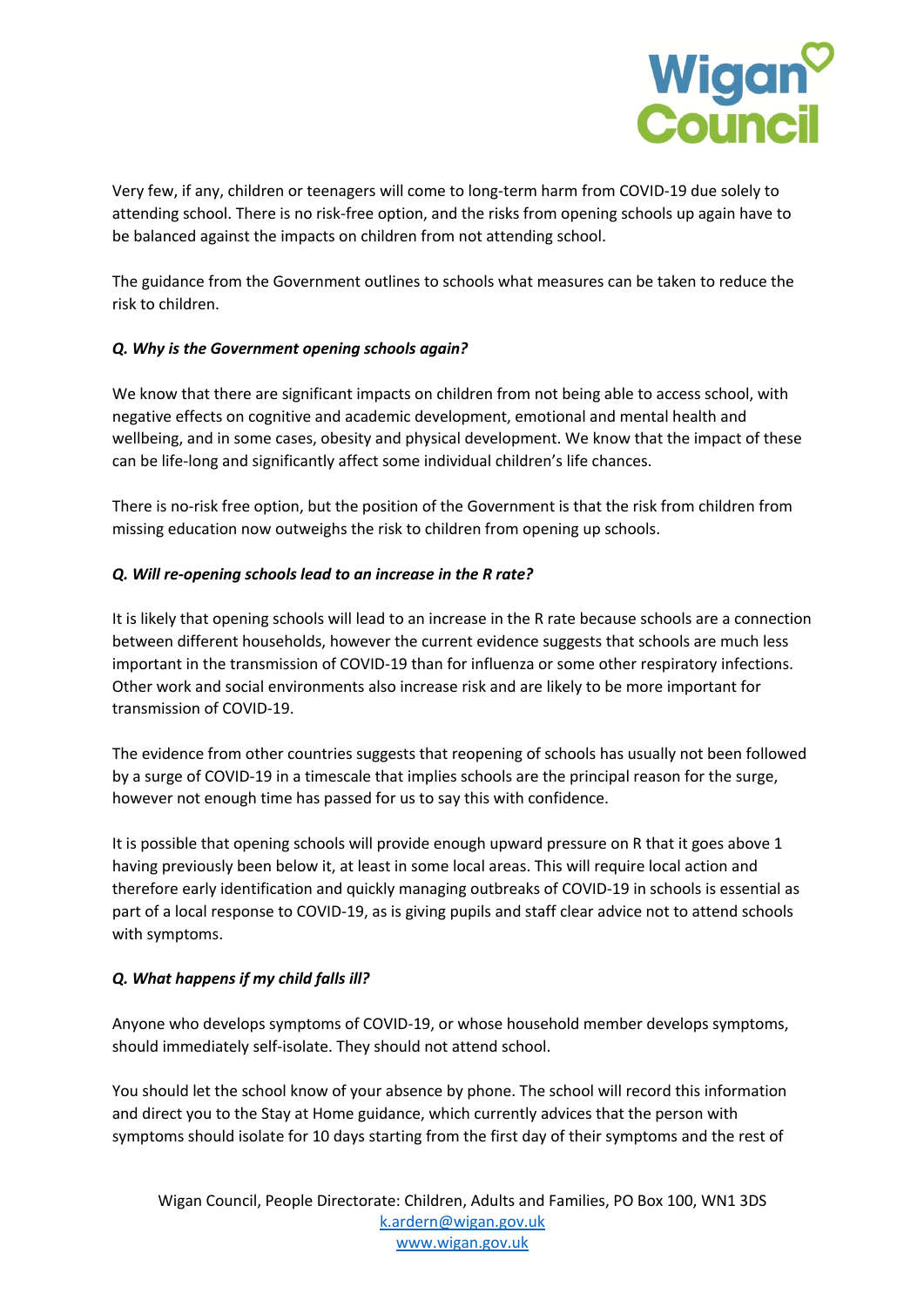

their household for 14 days. If your child is in school when they start showing COVID-19 symptoms, the school will isolate them in a safe place and contact you immediately.

You must then arrange for your child to have a COVID 19 test. You can do this via nhs.uk or by contacting NHS 119 via telephone. If the test is negative, and your child feels well and no longer has symptoms similar to COVID-19, they can stop self-isolating. However, they could still have another virus, such as a cold or flu, in which case it is still best to avoid contact with other people until they are better.

If your child tests positive for COVID-19, they should still follow the Stay at Home guidance, which states that they must continue to self-isolate for at least 10 days from the onset of their symptoms, and then return to school only if they do not have symptoms other than cough or loss of smell/taste. Other members of the household should continue isolating for the full 14 days.

### *Q. What happens if I or another family member falls ill. Should my child attend school?*

Anyone who develops symptoms of COVID-19, or whose household member develops symptoms, should immediately self-isolate. They should not attend school. If a test on the member displaying COVID 19 symptoms is negative, then your child will be able to return to school.

### *Q. What happens if another child in my child's bubble falls ill?*

If a child who attends or staff member who works at a school tests positive for COVID-19 then the school will be contacted by a contact tracer.

The school will then work with the contact tracer to identify direct and close contacts of the case during the 48 hours prior to the child or staff member falling ill. This is likely to be the classmates and teacher of that class.

The social distancing measures put in place by educational settings outside the classroom should reduce the number of other direct/close contacts.

If your child is identified as a direct or close contact, they will be asked to stay away from the school/setting and advised to self-isolate for 14 days starting from the day they were last in contact with the case.

Anyone else in your child's household does not need to self-isolate unless your child develops symptoms. Your child does not need testing for COVID-19 unless they develop symptoms.

#### *Q. Will I be fined if I don't send my child back to school?*

In March, the Government made it clear no parent would be sanctioned for their child's nonattendance at school. However, the circumstances have now changed, and it is vital for all children to return to school to minimise as far as possible the longer-term impact of the pandemic on

Wigan Council, People Directorate: Children, Adults and Families, PO Box 100, WN1 3DS k.ardern@wigan.gov.uk www.wigan.gov.uk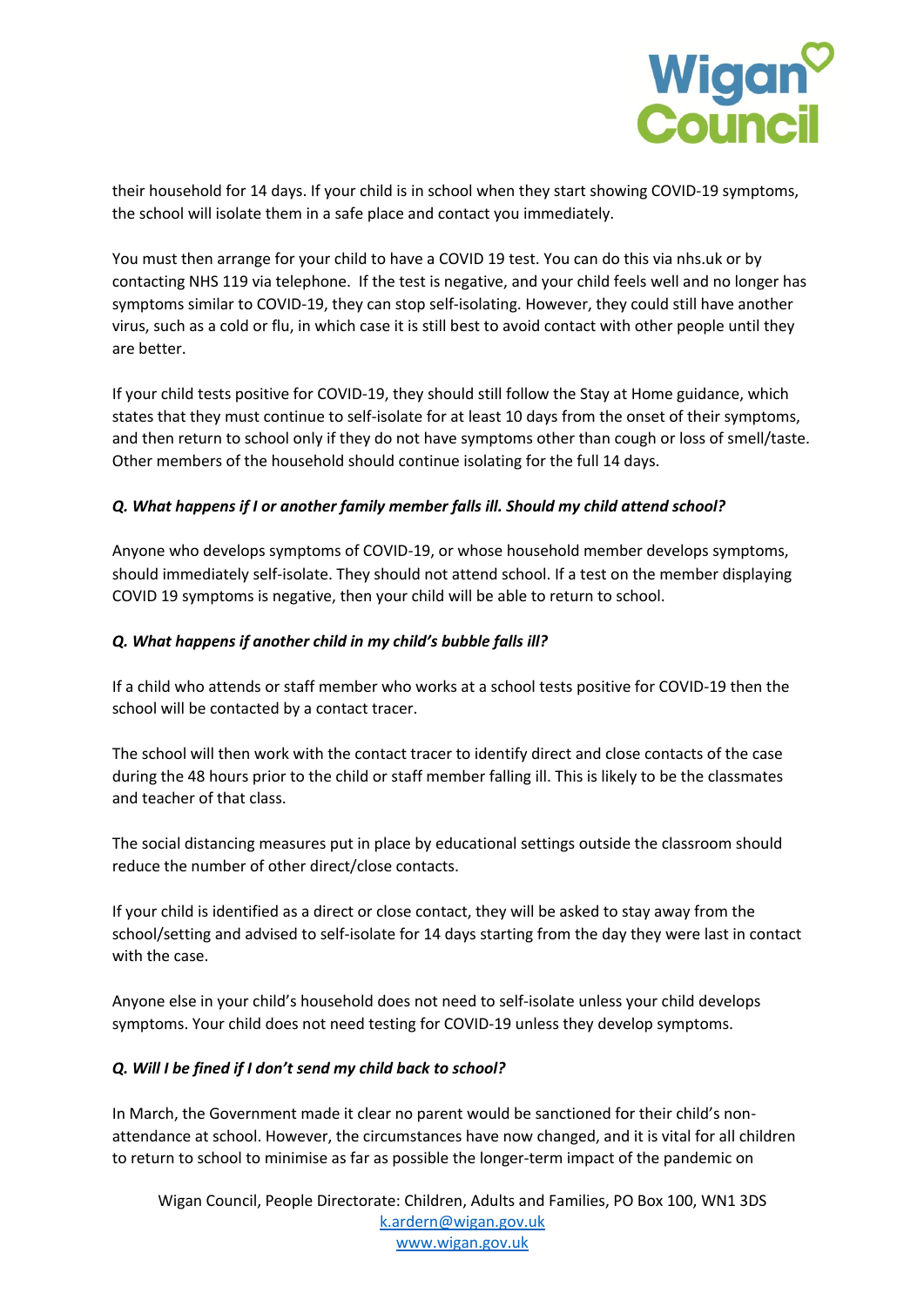

children's education, wellbeing and wider development. Parents have a legal duty as a parent to send your child (if they are of compulsory school age) to school regularly.

School attendance will therefore be mandatory again from the beginning of the autumn term, and schools' responsibilities to record attendance and follow up absence apply again. This could potentially lead to the issuing of fixed penalty notices, in line with Wigan's code of conduct. It is therefore critical that parents and carers have open and honest conversations with school staff about the barriers to attendance so support can be put in place at the earliest opportunity.

### *Q. What measures will my child's school have in place to make it safe for my child?*

The guidance the Government has given schools provides a framework and principles for schools to follow, particularly around the PHE-endorsed 'system of controls'. The Government's position is that if schools follow the guidance and maximise the use of control measures, they will effectively minimise risks. However, the way different schools implement some of the requirements will be different based on their individual circumstances, and parents should ask their school where they are unsure what measures are being taken in the school.

# *Q. Are children going to have to keep 2 metres apart?*

It is clear that minimising contacts and the mixing between people reduces transmission of COVID-19. The guidance from Government is clear that schools must do everything possible to minimise contacts and mixing whilst delivering a broad and balanced curriculum.

Children in schools will be kept in 'bubbles' and these groups will be kept separate as much as possible and for the distance between individuals within bubbles to be maintained. The guidance does recognise that there will be a range of factors that affect how this works in practice, including the age of children, layout of the school, and the feasibility of keeping groups separate whilst offering a broad curriculum, particularly at secondary school. Each school's planning and measures will therefore be different.

The guidance acknowledges for younger children, schools' emphasis will be on keeping groups separate, whilst for older children, it will be on distancing.

### *Q. I am a parent who works in a school. Is it safe for me to go back to work again?*

The statement from the Chief and Deputy Medical Officers also summarises the evidence that:

- Teachers are not at increased risk of dying from COVID-19 compared to the general workingage population. ONS data identifies teaching as a lower risk profession (no profession is zero risk). International data also supports this.
- Transmission of COVID-19 to staff members in school does occur, and data from UK and international studies suggest it may largely be staff to staff (like other workplaces) rather than pupil to staff.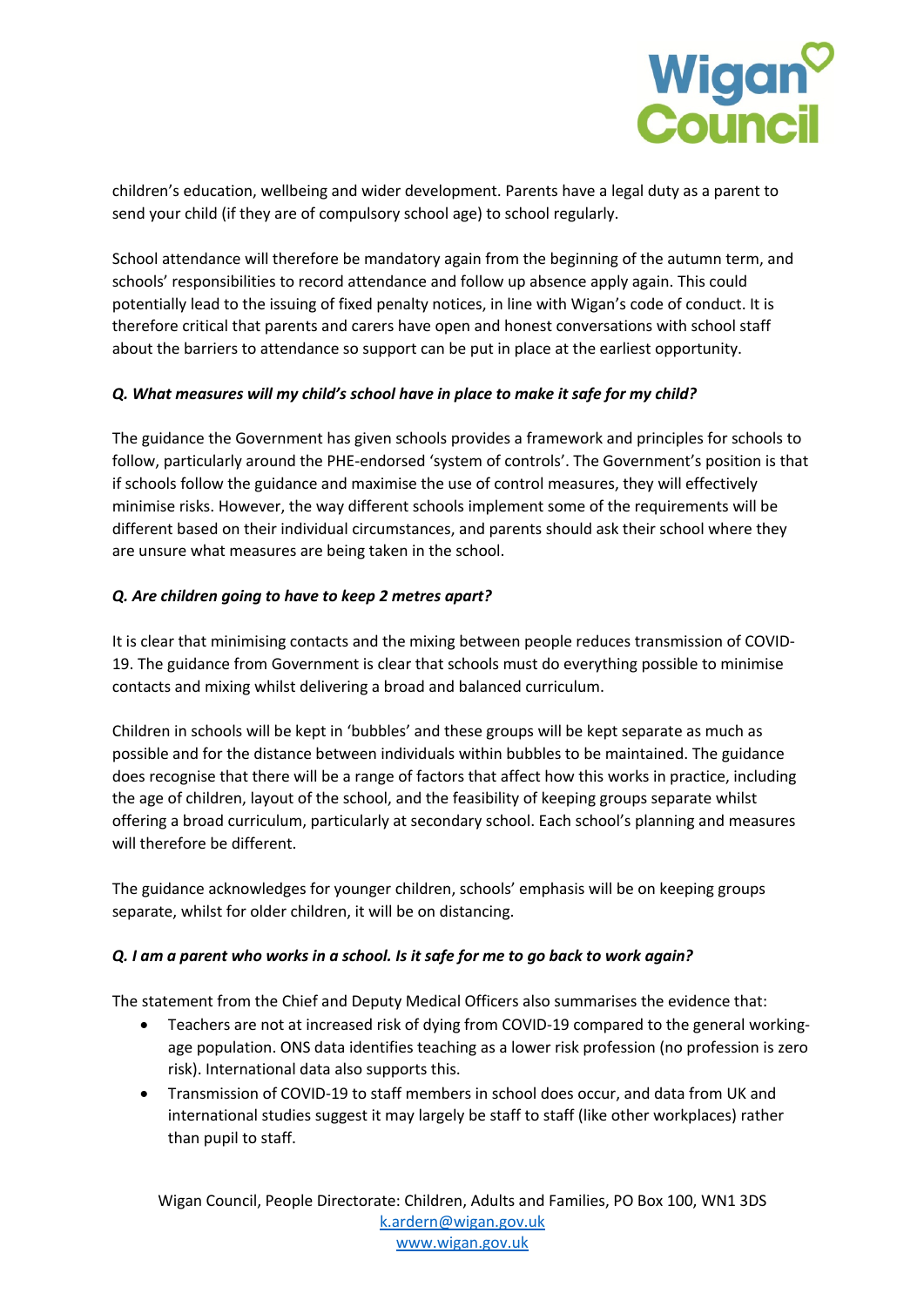

• If teachers, other school staff, parents or wider family catch COVID-19 their risks of severe illness are similar to those of other adults of the same age, ethnicity and health status.

The guidance from the Government outlines to schools what measures can be taken to reduce the risk to staff, including social distancing and good infection control measures.

### *Q. How do I get my child to school safely?*

It is possible that your child's start and finish time will be changed, depending on the bubble they are in. This helps keep groups of people apart as they arrive and leave the premises.

Wigan Council is currently working with Transport for Greater Manchester and our schools to provide additional capacity. Schools will be informed of the outcome of this as soon as possible. However there may be reduced capacity on both public transport and dedicated school transport as a result of social distancing measures. Therefore, parents and children may want to consider walking or cycling to school if at all possible, and some families will also have the option of driving their child to school. Wigan Council acknowledges the challenges this delay in confirmation places on families who need to plan for how they will get their children to school, however this is linked to the funding allocation we are due to receive from the Government, and is not unique to Wigan.

If you and/or your child is using public or school transport to get to school, they will need to adhere to the rules around public transport, including social distancing and the wearing of masks.

# *Q. Should my child be wearing a mask at school? Will the teachers be wearing a mask when teaching my child?*

As of the 25<sup>th</sup> August, the Government has changed its position on face coverings. Whilst the Government is not recommending face coverings are necessary, schools will have the discretion to require face coverings in communal areas if they believe that is right in their particular circumstances. The exception to this are in areas under local lockdown, such as parts of Greater Manchester at the moment, where the Government advising that face coverings should be worn by adults and pupils in secondary schools when moving around the school, such as in corridors and communal areas where social distancing is difficult to maintain. As Wigan is no longer under local lockdown, these measures will not apply in Wigan. The decision to require pupils in secondary schools and further and higher education is therefore down to the individual school. This does not apply to primary schools. Wigan Council is presently looking for ways of supporting schools and pupils to access masks and will be in touch with schools around this as soon as possible.

Please note that face coverings will still be required when travelling to school on public transport or on school transport.

PPE will be used in all schools in some specific circumstances, such as if a child is showing symptoms of COVID-19.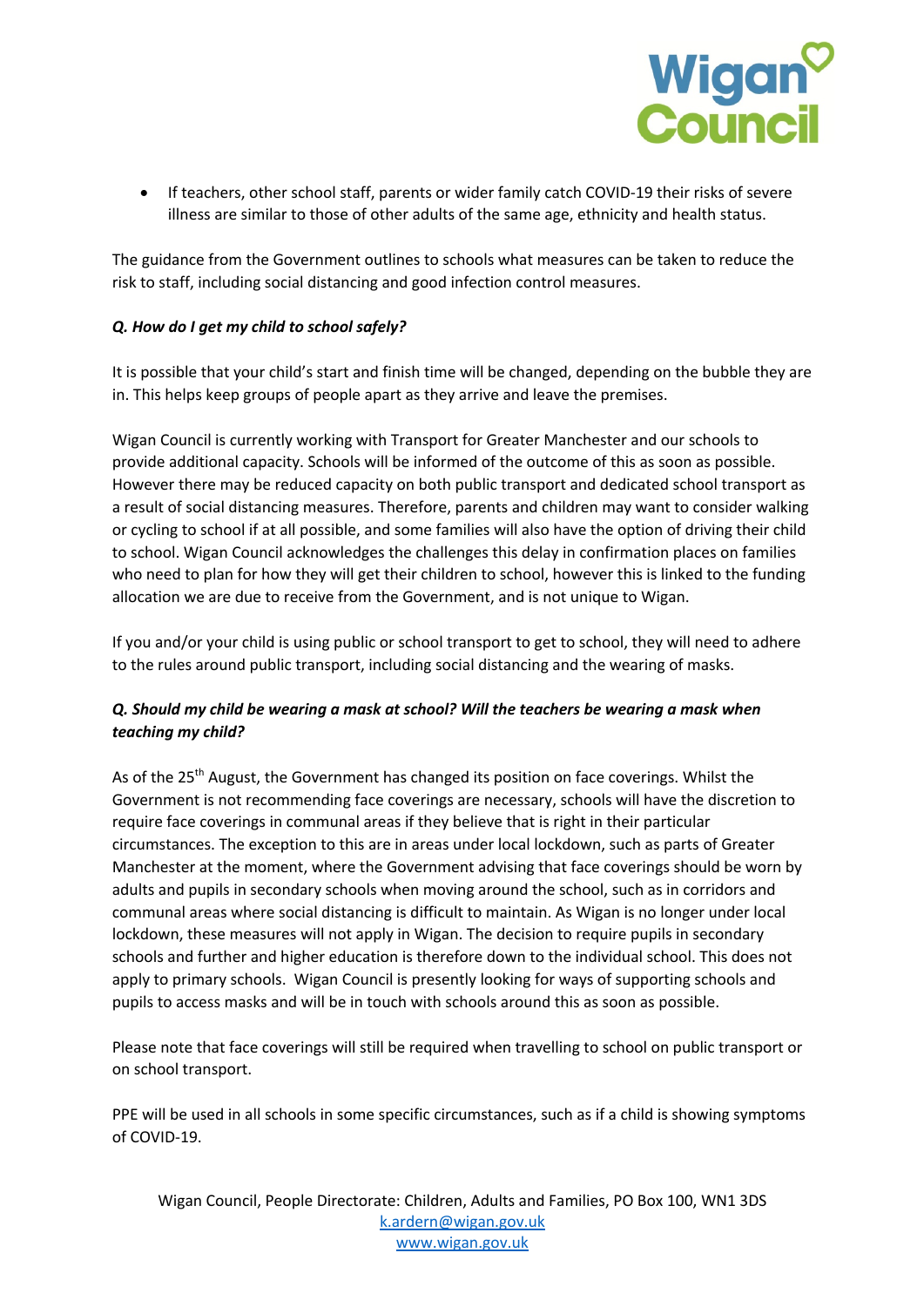

#### *Q. Do I have to wear a mask when picking up my child?*

The guidance from Government does not require parents to wear a mask when picking up their child. If parents are travelling with their child on public transport, they will need to comply with the rules around face coverings whilst travelling on public transport.

We are awaiting updated guidance on the use of face coverings in school, however the current guidance is that schools should have a process for removing face coverings when pupils and staff who use them arrive at school. This will include washing their hands, disposal of temporary face coverings, or placing reusable face coverings in a plastic bag they can take home with them, and washing their hands again before going to their classroom.

### *Q. My child is in the clinically vulnerable list, should they go back to school?*

Shielding advice for all adults and children was paused from 1 August. This means that children and young people can return to school or college if they are on the shielded patient list, or have family members who are shielding.

However, a small number of children under paediatric care (such as recent transplant or very immunosuppressed children) may need to discuss their care with their health professional before returning to school or college. This should usually be at their next planned clinical appointment.

If children are not able to attend school because they are following clinical and/or public health advice, you will not be penalised.

### *Q. If my child falls ill or tests positive for COVID 19, will Social Care take them away for two weeks?*

No, this will not happen. The Staying at Home guidance outlines the measures households should take where a member of the household starts displaying COVID 19 symptoms or has tested positive for COVID 19.

#### *Q. If there is a local outbreak, will schools be closed again?*

If there are more confirmed cases linked to the school, Wigan Council's Health Protection Team will investigate and will advise the school on any other actions that may be required.

In the event of a local outbreak, the PHE health protection team or local authority may advise a school or number of schools to close temporarily to help control transmission. We are awaiting further guidance from the Government on what the process or measures would be if a local area were to see a spike in infection rates that is resulting in localised community spread.

However, schools are now being asked to undertake contingency planning for this eventuality. This includes planning for the delivery of remote education provision, and schools are expected to have plan for delivery in place by the end of September. This expectation that remote education is provided also covers where an individual child or a small group of children is self-isolating.